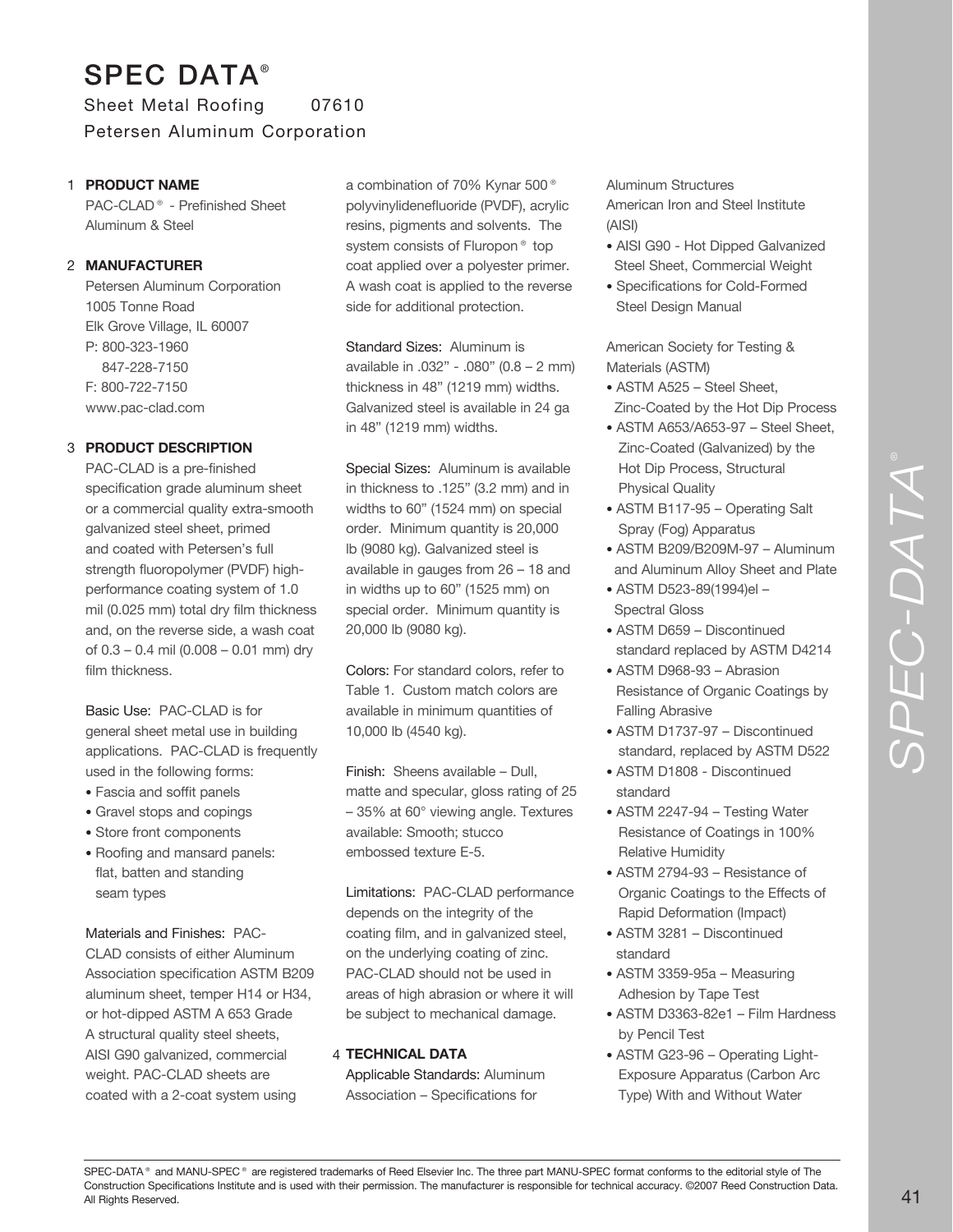*SPEC -DATA* Factory Mutual (FM) – Loss Prevention Data Sheets 1-7 and 1-49

National Coil Coaters Association (NCAA)

- NCAA Procedure No. 11-5
- NCCA Procedure No. 11-18
- NCCA Technical Bulletin No. 11-6

Sheet Metal & Air Conditioning Contractors National Association, Inc. (SMACNA) - Architectural Sheet Metal Manual

### Physical Properties of Fluoropolymer Coating:

- Abrasion Resistance ASTM D968, coefficient of sand abrasion  $65 \pm 10$
- Accelerated Weathering, Chalk ASTM G23, Type EH, 5000 hours, rating of 8 or better
- Accelerated Weathering, Color ASTM G23. Type EH, 5000 hours, ≤ 5 ∆E (Hunter Units) color change
- Adhesion ASTM D3359/NCCA Procedure No. 11-5 cross-cut tape test, pass
- Chalk Resistance ASTM D659, no chalk rating 9 – 10
- Color Change 20 years, ≤ 5 ∆E (Hunter Units) change, after removal of external deposits
- Chemical/Acid Pollution Resistance – ASTM D1808; pass, no color change
- Formability ASTM D3281 and ASTM D1737, can be formed without film fracture using normal shop practices to a 1 to 2-T bend radius
- Gloss ASTM D523 Specular gloss of 30° + 5 (low gloss/sheen available) at 60; 26 ga PAC-CLAD GLOSS 10 + 5 AT 60°
- Hardness ASTM D3363 ≥ F pencil hardness
- Humidity Resistance ASTM D2247, 1000 hours, no change in hardness
- Impact Resistance ASTM D2794 and NCCA Technical Bulletin No. 11-6, 70 lb-inch (7.9 Nom.), no tape pick-off
- Life Expectancy ASTM G23. Type EM, weatherometer, 5000 hours, chalk rating of 8 or better
- Salt Spray Resistance, Aluminum ASTM B117, 2000 hours, creepage at scribe ≤ 1/32" (0.8 mm), no blisters
- Salt Spray Resistance, Steel ASTM B117, 1000 hours, creepage at scribe  $\leq 1/8$ " (3.2 mm), few #8 blisters
- Solvent Resistance NCCA procedure 11-18, (no comparable ASTM test), pass

## **INSTALLATION** 5

Methods: Fabricate and install PAC-CLAD sheet metal in accordance with SMACNA sheet metal practices. PAC-CLAD can be cut, formed, nailed, screwed or riveted using conventional hand or power tools. PAC-CLAD coatings must be mechanically removed if soldering or welding are necessary. For best results, cutting edges should be kept sharp, clean, properly dressed and closely aligned.

A strippable vinyl film can be applied for protection during fabrication and installation is desired. Vinyl film may remain on the coating during fabrication and erection. Vinyl must be removed prior to or immediately after installation.

PAC-CLAD is a finished material; care must be taken during fabrication and erection to avoid damage to the surface. Proper bend radii must be used in fabrication.

### **AVAILABILITY & COST** 6

Availability: PAC-CLAD panels are available nation-wide and are stocked in standard colors for rapid shipping within 72 hours. Special finishes require additional time for color matching and approvals.

There is a 20,000 lb (9080 kg) minimum for non-standard widths and colors. Delivery time and price will be quoted upon inquiry.

Cost: Cost for PLAC-CLAD panels is generally 60% of copper roofing sheet, 25% to 50% less than hardcoat anodized finishes and approximately equal to shop or field painted galvanized steel. Contact the manufacturer for specific costs.

## **WARRANTY** 7

A 20-yeaar, non-prorated warranty covering color, fade, chalking and film integrity is available at no additional cost. The warranty is issued on a per project basis upon request.

## **MAINTENANCE** 8

Maintenance is not required. The panel finish is a member of the Teflon® family and is self-cleaning. If cleaning is desired, panels can be washed with mild soap and water followed by a clean water rinse.

## **TECHNICAL SERVICES** 9

Technical services are available from Petersen Aluminum Corporation and regional architectural representatives.

### **FILING SYSTEMS** 10

- Architects' First Source for Products
- MANU-SPEC<sup>®</sup>
- Sweet's Catalog Files

SPEC-DATA® and MANU-SPEC® are registered trademarks of Reed Elsevier Inc. The three part MANU-SPEC format conforms to the editorial style of The Construction Specifications Institute and is used with their permission. The manufacturer is responsible for technical accuracy. ©2007 Reed Construction Data. All Rights Reserved.